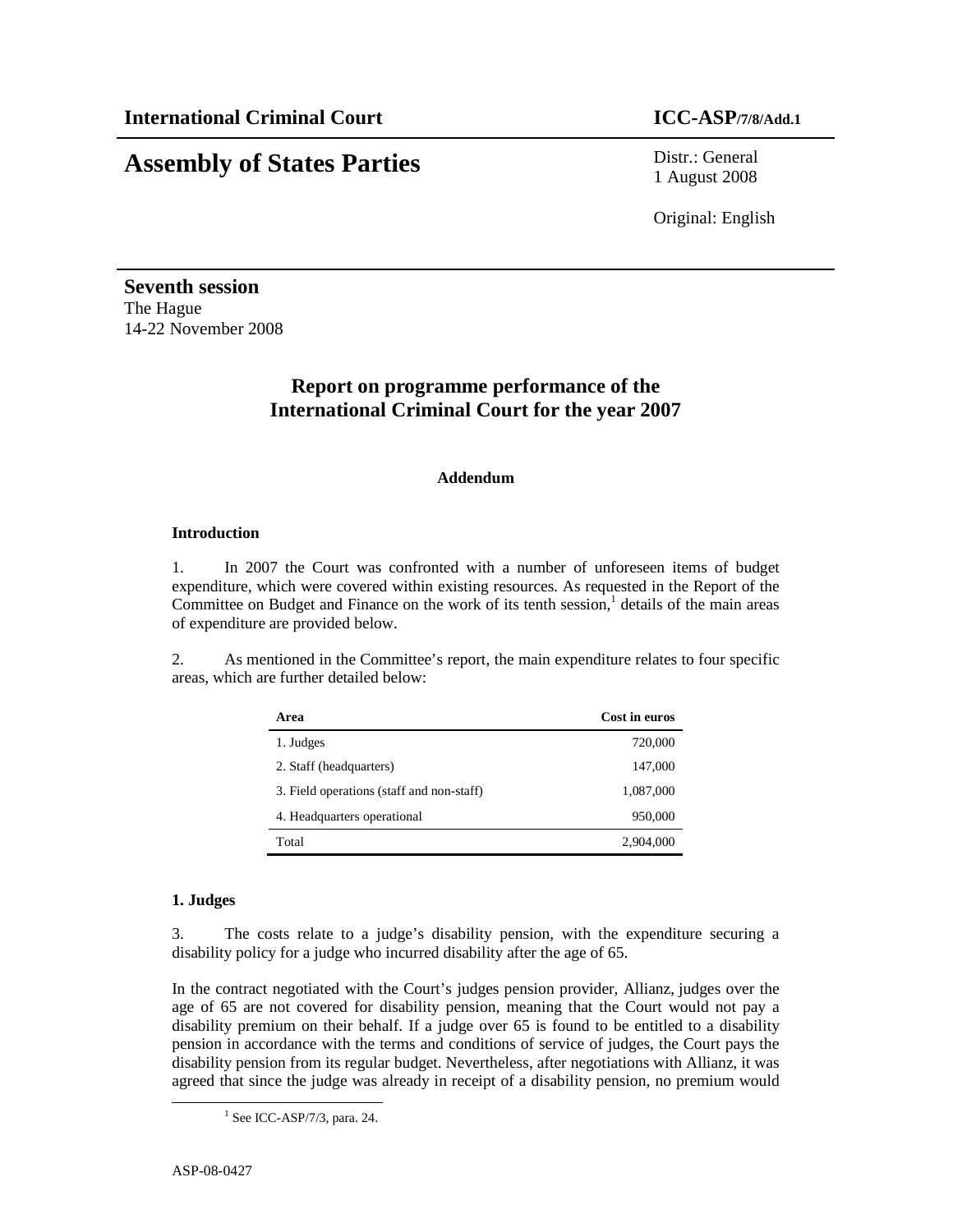have to be paid and that Allianz would calculate an actuarial estimate of the disability pension for the Court to pay, which would allow it to pay the judge a monthly disability pension for life.

This exceptional circumstance was not covered in the original pension plan and required additional financing as indicated below:

| <i>Service</i>                                                        | Costs     | Funding      |
|-----------------------------------------------------------------------|-----------|--------------|
| Premium quoted by Allianz                                             | 1,407,170 |              |
| Coverage of premium:                                                  |           |              |
| Amounted accrued in prior years                                       |           | -450,649     |
| Savings used from 2007 Judiciary budget                               |           | -719,799     |
| Additional amount to transfer from MP IV to MP I<br>(budget transfer) |           | $-236,722$   |
| Total                                                                 | 1,407,170 | $-1,407,170$ |

**Table 1: Additional financing for judge's disability pension (in euros)** 

4. The Court made full use of accrued pension coverage from previous years in order to keep the unforeseen expenditure to a minimum. The remaining  $\epsilon$  236,722 has been transferred from Major Programme IV (Secretariat of the Assembly of States Parties) to Major Programme I (Judiciary) following a decision by the Assembly of States Parties at its resumed sixth session in June 2008.

# **2. Staff costs**

5. Repatriation grants were the cause of additional staff-related expenditure in 2007. The problem concerning repatriation grants stems from the origins of the Court in The Hague, when a commitment was made to 19 staff members who joined the Court from the International Criminal Tribunal for the former Yugoslavia (ICTY) that their service with ICTY would be carried forward for purposes of repatriation grant calculation. This measure is only relevant for staff who joined the Court prior to the entry into force of the Inter-Agency Accord in November 2005. With the departure of some of the staff concerned in 2007, some of the repatriation grants had to be paid, which required the Court to address the issue. The Court decided to accrue for all staff concerned in order to ensure that further unforeseen expenditure would not occur in the future as a result of this initial agreement. The total cost of this measure is  $\text{\textsterling}147,000$ .

# **3. Field operations**

6. Unexpected expenditure relating to field operations has occurred in three situations: Central African Republic, where a non-budgeted field office had to be opened; Darfur, where an unplanned precautionary evacuation of witnesses had to be organized; and in the Democratic Republic of the Congo (DRC), where the arrest of suspects required contracting of external services. All three activities created additional costs of  $\epsilon$ 1,087,000. These are described in more detail below.

# *Central African Republic*

7. The Office of the Prosecutor announced the opening of an investigation in the Central African Republic (CAR) in May 2007. This operational development was a departure from the 2007 budget assumptions, which had envisaged no new field office in 2007. In fact, in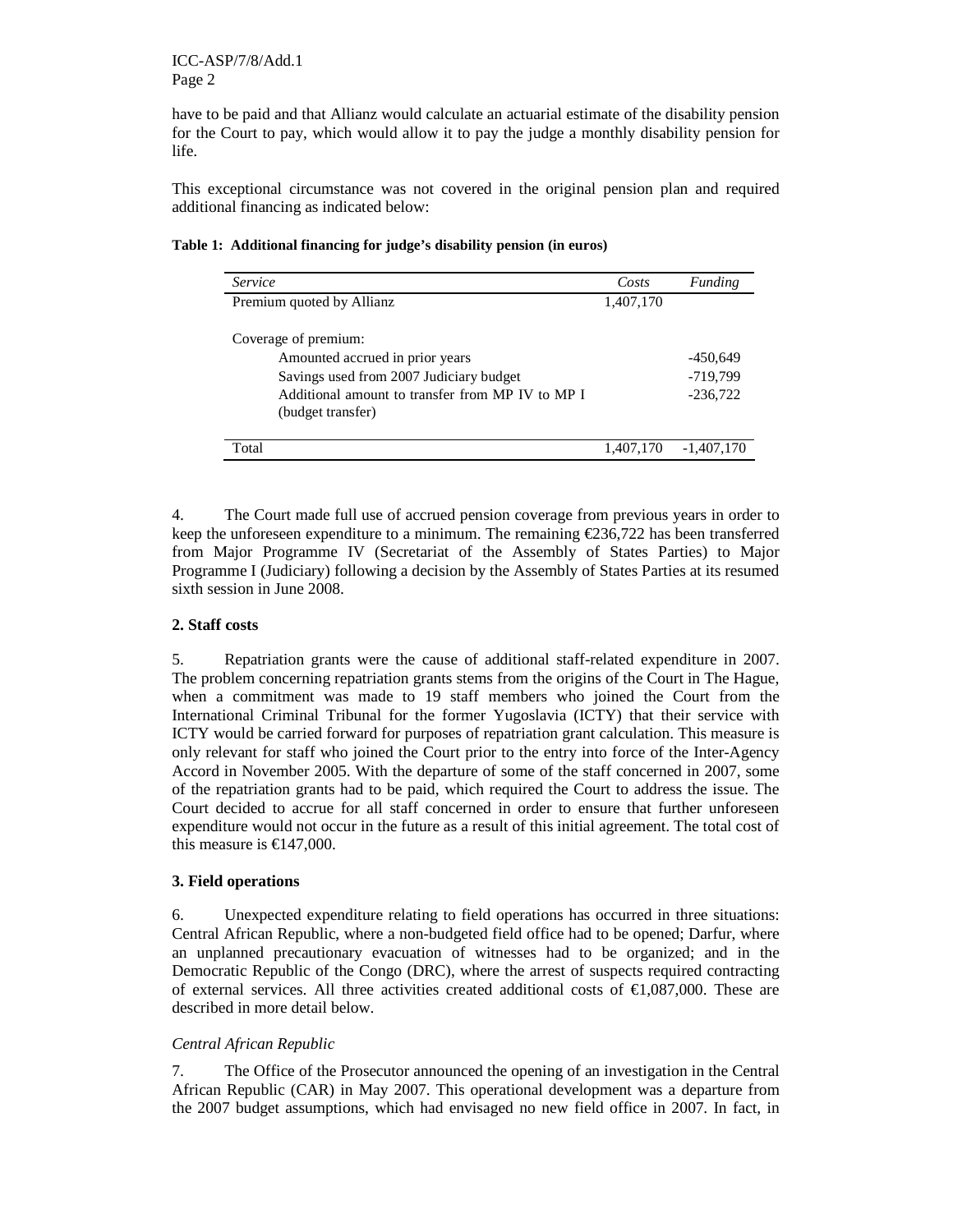anticipation of this announcement, the Field Operations Section had already launched the planning process for the opening of a field office in Bangui. The setting-up of a new field office came with several associated costs, as listed below:

- o Office set-up:
	- $\epsilon$ 210,000 for 5 Toyota land cruisers adapted to local conditions
	- $\epsilon$ 94,000 for office lease
	- $\epsilon$ 75,000 for furniture, desks, bedding and containers required at the new field office
	- $\epsilon$ 59,000 for other equipment and operating expenses such as cleaning services, cost of water, mobile phones or shipping costs
	- $\epsilon$ 36,000 for office supplies ( $\epsilon$ 28,0000 for safes to secure documents and funds;  $€8,000$  for fuel, oil and other material)
	- $\epsilon$ 20,000 for a generator to secure work conditions at the new field office.
- $\circ$   $\in$  15,000 in staff costs to cover the salaries of international staff supporting the Bangui field office.
- o €35,000 in other staff costs to cover GTA salaries and associated costs such as appointment travel.
- $\circ$   $\in$  27,000 in travel costs relating to initial planning, contract negotiations, setup and establishment of the office.
- $\circ$   $\in$  10,000 in contractual services relating to medical support for new staff and during the inaugural ceremony.

8. The set-up and basic equipping of this new office to support the operational needs created by the opening of a new investigation in the CAR amounted to  $\epsilon$ 587,000 in unforeseen expenditure, which also had to be funded from other budgetary savings.

# *Chad*

9. With the progress of the investigations in the Darfur situation and the imminent announcement of a request for arrest warrants, the Court had to organize the evacuation of 150 refugees from eastern Chad to a refugee camp in Abeche, in order to ensure their security. Expenditure relating to this unforeseen operation comprised:

- o €194,000 relating to the construction of an office and refugee camp, including lease, food and water, generators, telephone lines and security provided by the Chad Government.
- $\circ$  €106,000 for aircraft rental.
- $\epsilon$   $\in$  48,000 for services provided by medical staff to the refugees.
- $\circ$   $\in$  20,000 for initial response team and services.
- o €10,000 for cargo transport of tents and equipment from Uganda and trucks for the transportation of refugees.

10. The whole refugee evacuation in Darfur and Chad represented an additional €400,000 in expenditure for the Court.